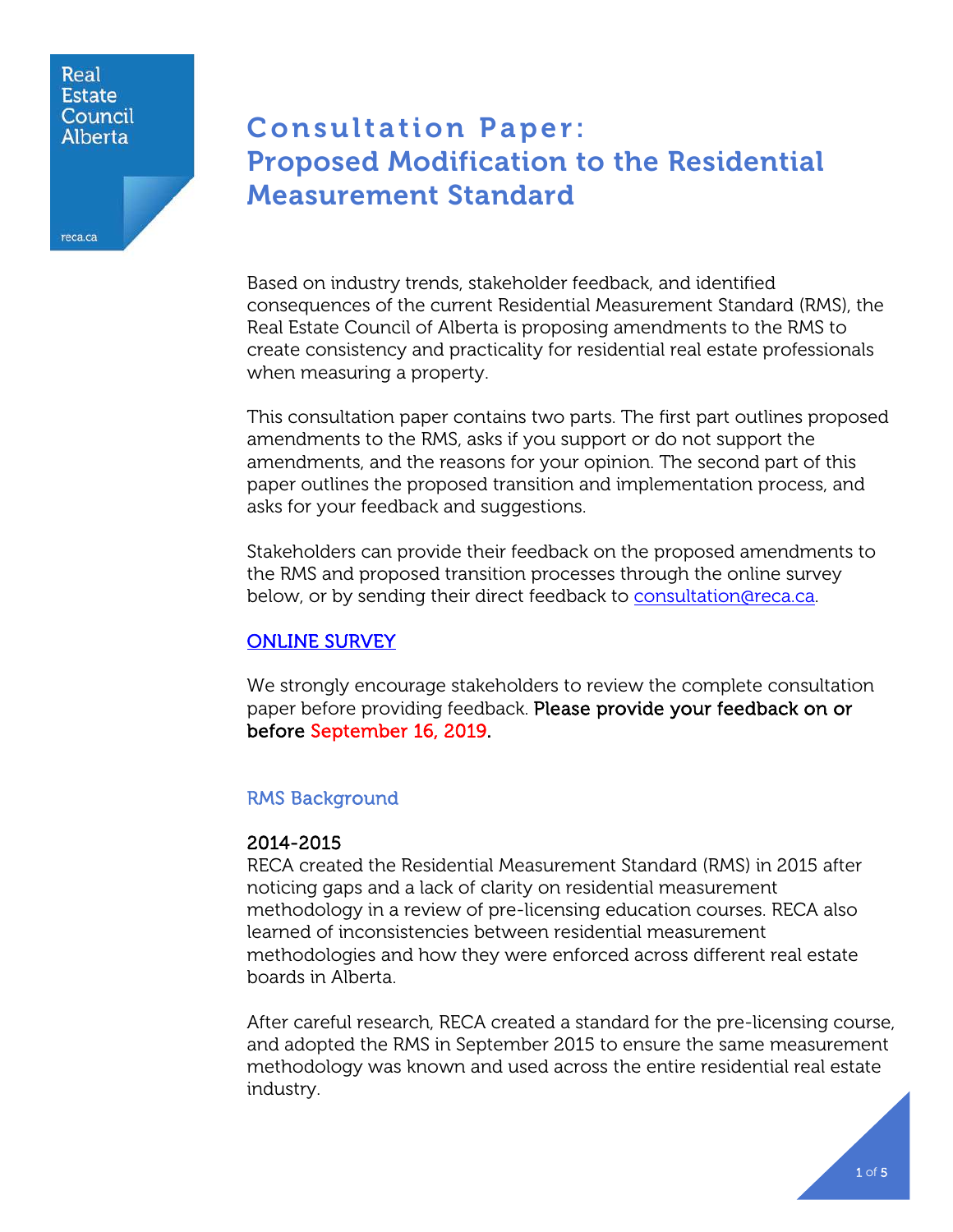By ensuring all residential real estate professionals use the same standard for measuring and reporting measurements of residential properties, consumers can directly compare property size without concern that different measurement methods may have been used, and possibly skewed the size one way or another.

## 2016

RECA consulted all stakeholders on the RMS in 2016. The consultation resulted in changes to RMS Principle 3.

The RMS Principles require that, among other things, detached properties must be measured on the exterior at the foundation, and semi-detached and attached properties must be measured using interior walls (paint-topaint).

## 2017-2018

Council directed RECA Administration to form an RMS Working Group of stakeholders to whom RMS applied. The RMS Working Group recommended amendments to the RMS, including changing the RMS to make interior measurements the standard for all property types. They presented their recommendations to Council at the October 2018 Council meeting.

At the October 2018 meeting, Council defeated a motion to adopt the recommendations of the RMS Working Group. Council then carried a motion that RECA conduct further consultation with affected stakeholders specifically about the consequences of the RMS methodology for measuring semi-detached and attached properties, i.e. the paint-to-paint methodology.

# 2019

From January 18 to March 18, 2019, RECA asked stakeholders for feedback on the potential consequences of the RMS methodology for measuring semi-detached and attach properties. The results of the feedback ranged considerably, but several key consequences were identified, including the potential for under-insured, under-valued, and under-appraised properties, some properties may be refused financing, and a lack of clarity and consistency for consumers.

On April 17, 2019 Council made a motion to create an Ad Hoc committee to consolidate the methodology of the measurement of detached, semidetached and attached homes. The Committee met on May 27, 2019 and June 18, 2019.

The committee recommended the amendments to the RMS and proposed transition processes contained in this paper.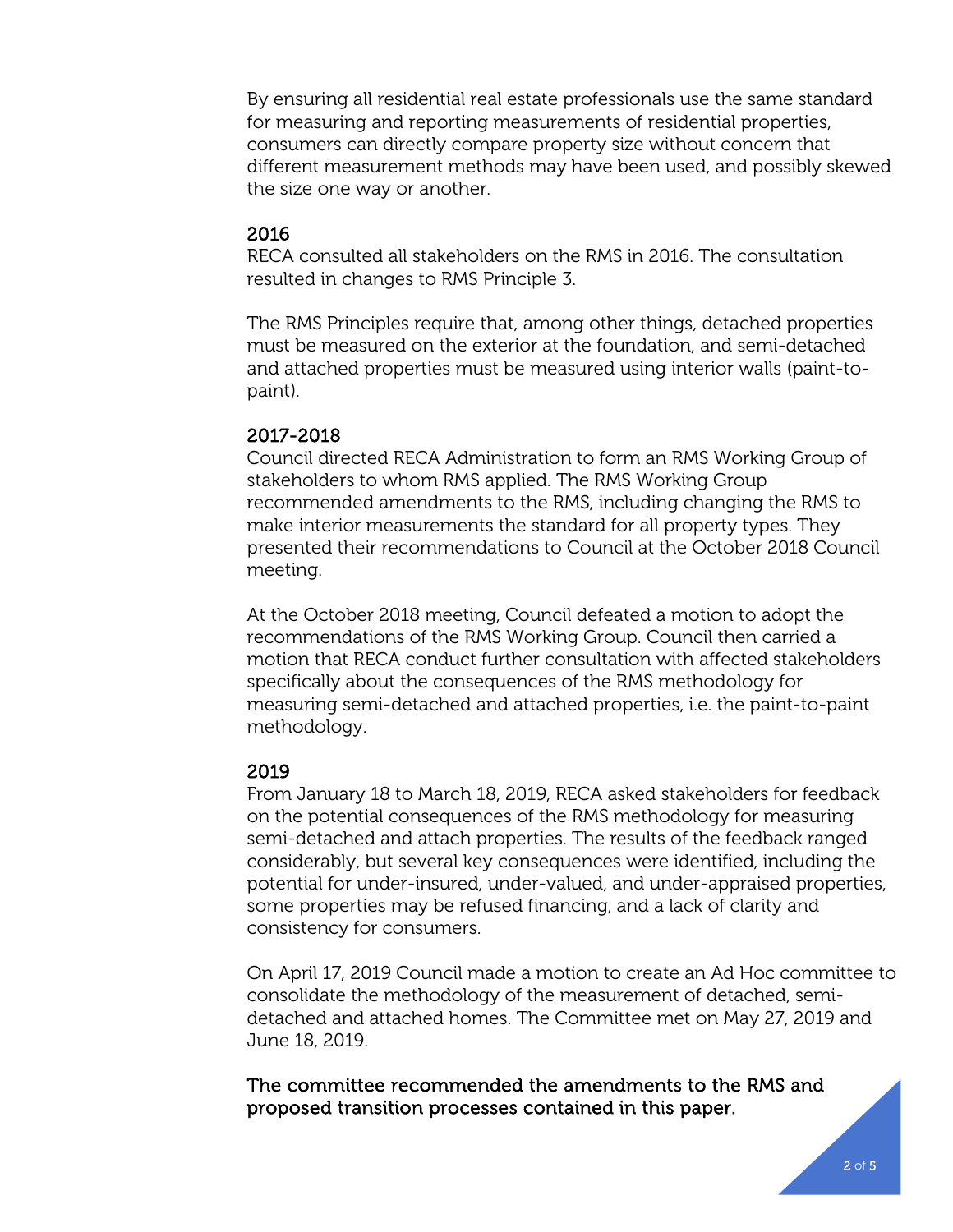Council approved consultation on these proposed amendments at its July 17, 2019 meeting.

#### Proposed Amendments to the RMS

#### Proposed amendment 1

Measure all properties, except for apartment-style/stacked condominium units, using the exterior wall at foundation.

#### Questions:

Do you support this amendment?

If yes, do you have any suggestions for improvement?

If no, why not?

#### Proposed amendment 1a

Below grade measurement may be reported. If it's reported it must be calculated using the exterior wall at foundation.

Questions: Do you support this amendment?

If yes, do you have any suggestions for improvement?

If no, why not?

#### Proposed amendment 2

For apartment-style/stacked condominium units measure the interior perimeter walls (paint-to-paint) at floor level. An additional area representation may be made assuming exterior measurements.

Questions: Do you support this amendment?

If yes, do you have any suggestions for improvement?

If no, why not?

#### Proposed amendment 2a

Below grade measurement may be reported. If it's reported it must be calculated using the interior perimeter walls (paint-to-paint) at floor level.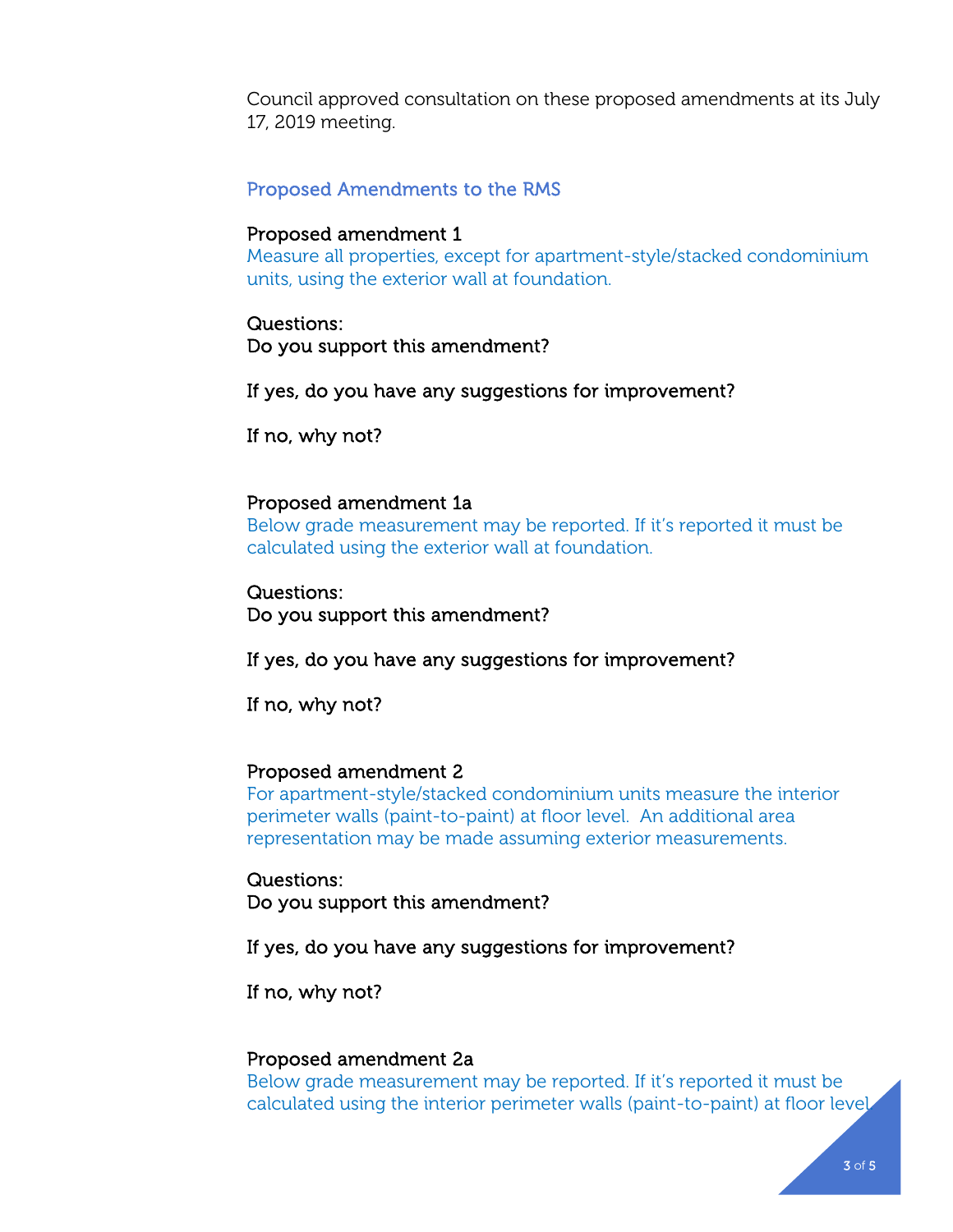Questions: Do you support this amendment?

If yes, do you have any suggestions for improvement?

If no, why not?

## Proposed Transition Process

### Proposed process 1

Change announcement to take place 3 months before transition process is to commence, to enable real estate boards to change their databases and set up transition systems.

Questions: Do you support this proposed transition process?

If yes, do you have any suggestions for improvement?

If no, why not?

### Proposed process 2

Once boards have developed their transition systems, work with boards to create and disseminate detailed communications to industry professionals during the transition process.

### Questions:

Do you support this proposed transition process?

If yes, do you have any suggestions for improvement?

If no, why not?

### Proposed process 3

Establish an additional transition process of 3 months where attached properties are measured using exterior measurements (new RMS) and interior measurements (old RMS) to allow for Comparative Market Analyses and for appraisal data. This transition process is not to overlap into the spring market period.

## Questions: Do you support this proposed transition process?